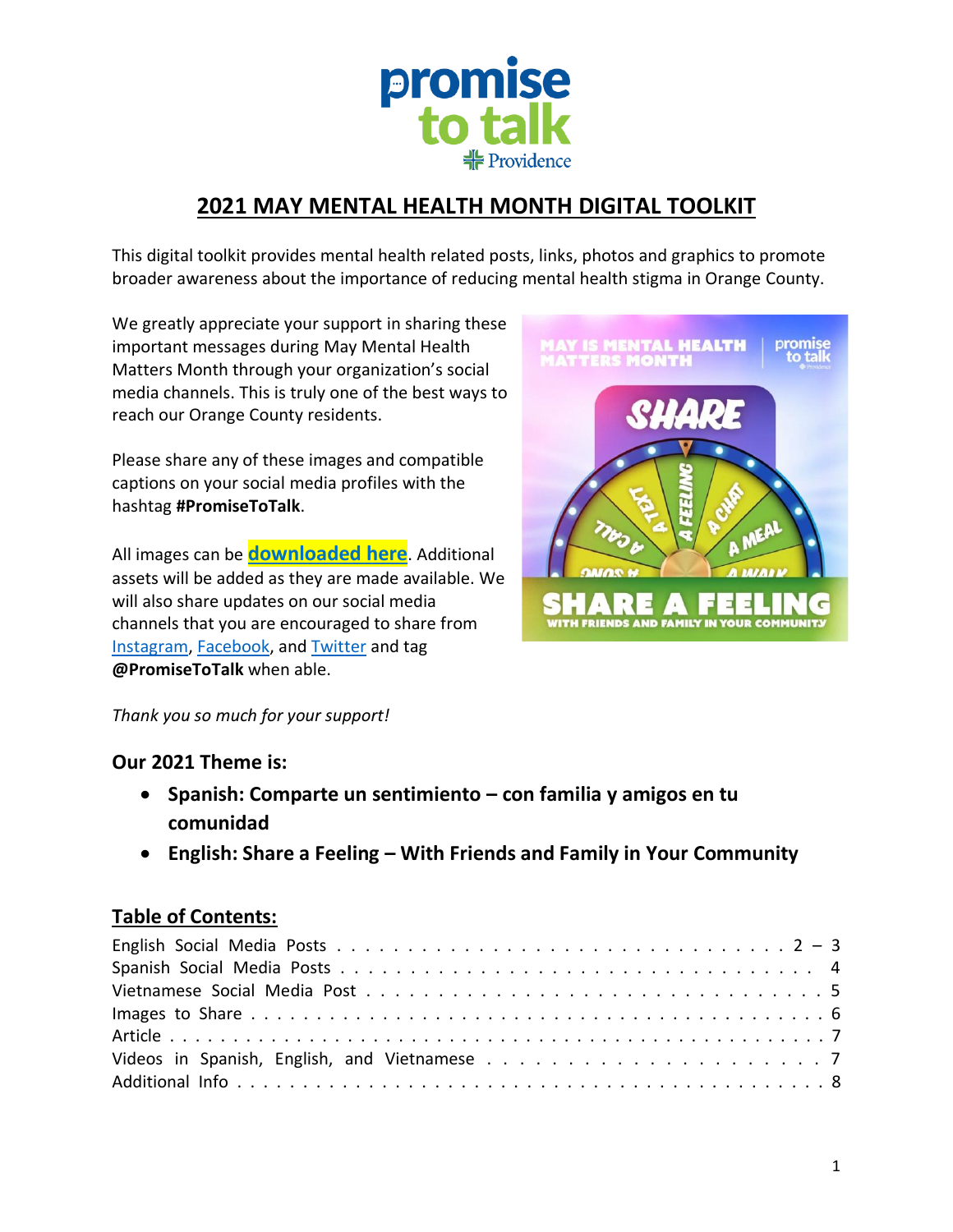

### **Sample Social Media Posts**

Please share any of these captions and [compatible images](https://f224d5ec-959e-4842-8529-fc805ad7662d.filesusr.com/archives/dba8ab_d15c37dfb8a245f7b713108e0c2671ff.zip?dn=Social%20Media%20Images.zip) on your social media profiles.

# **English Social Posts**

- It's finally here—welcome to May Mental Health Matters Month! Our theme this year is: "Share a Feeling with Friends and Family in Your Community."  $\bigcirc$  Stay tuned for giveaways and tips on how to break down mental health stigma and have open and honest conversations! Send this to a friend to share the news!
- No matter what challenges you are going through, remember: you are not alone! Let's work together to create a community of mental wellness in #OrangeCounty, where no one feels alone in their struggle.  $\circled{c}$
- Have you heard the good news? 《 FREE mental health resources are available near you! Don't keep your thoughts to yourself—share a feeling with a friend and let them know how you're really doing! Check out PromiseToTalk.org for local #MentalHealth support near you  $\heartsuit$
- Mama: you are a ROCKSTAR! The last year has asked more of you than previously imaginable and today we celebrate your sacrifices. Take time to rest today and replenish your soul. Cheers to you!
- There are simple tools everyone can use to improve their mental health and increase resiliency. Check out @MentalHealthAmerica's #Tools2Thrive to find out how you can get started: mhanational.org/may.
- If you or someone you know is in need of someone to talk to, call or text the @NamiOC warmline at 714-991-6412. You are not alone!
- Sharing your feelings is not only helpful for your own mental health journey, it's also a great way to let others know they are #NotAlone. Tag your bestie below and let them know you care!  $\heartsuit$
- COVID-19 has had a profound impact on mental health throghout #OrangeCounty. It's important we work together to normalize mental health care to heal from the longlasting impacts of the pandemic.  $\boxed{31}$  How have you helped your mental health lately? Tell us below! | |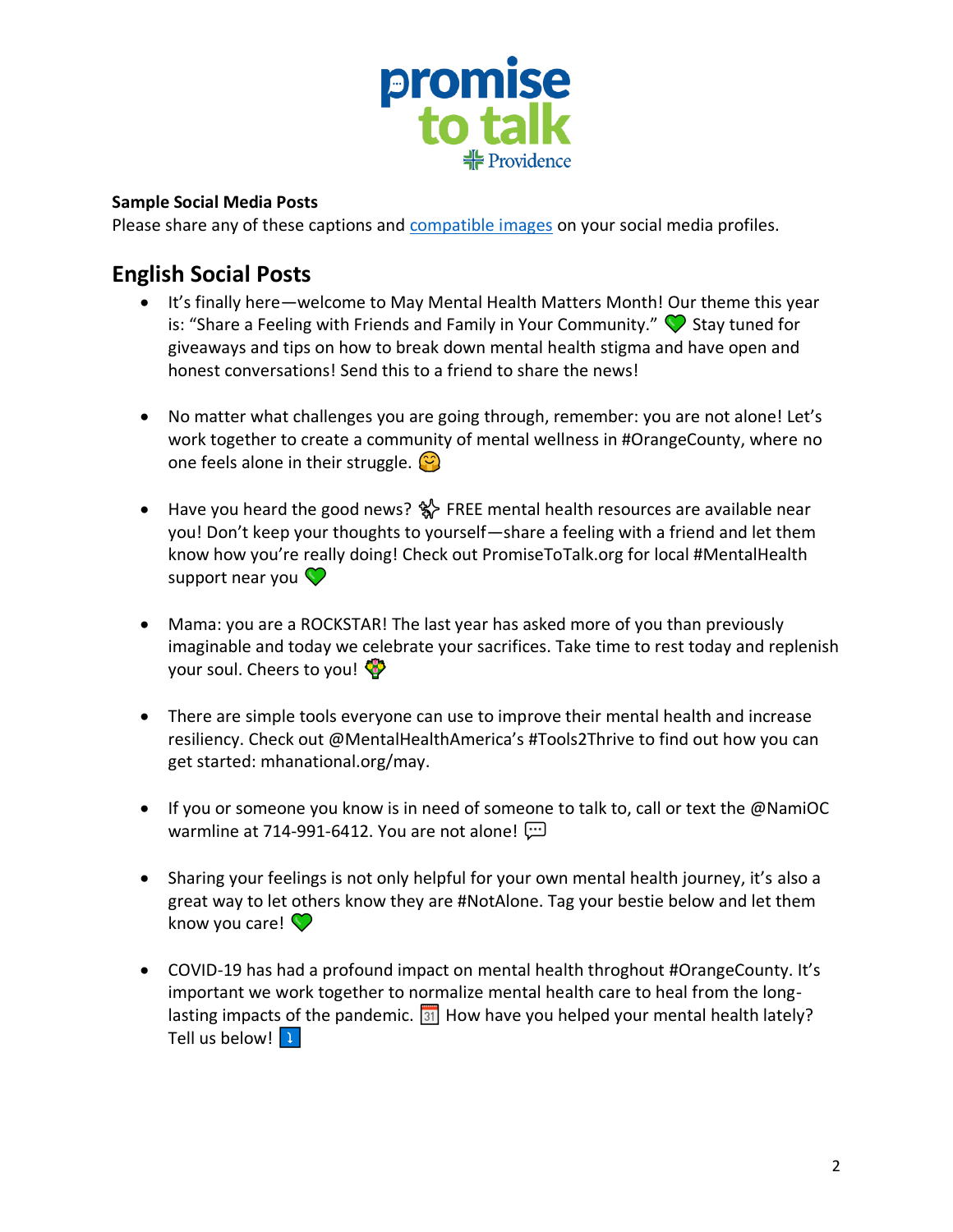

- This #MentalHealthMonth, make your #PromiseToTalk about mental health and join us on our quest to #StopTheStigma! Make your promise at PromiseToTalk.org #MentalHealthMatters
- Be honest. Be true. Be you. Good vibes only, mija!  $\bigodot$  Share a feeling with a friend this week and let them know how you're really doing.
- I am proud of myself. It's okay to not feel okay all the time. My value is not based off of other people's opinions.  $\Box$   $\Diamond$  Share this post with someone who needs a little encouragement!
- Finish #MentalHealthMonth strong and check-in with someone to see how they're doing. A simple "I'm here for you, let me know if you need anything" can go a long way. Find more ways to initiate mental health conversations by visiting PromiseToTalk.org!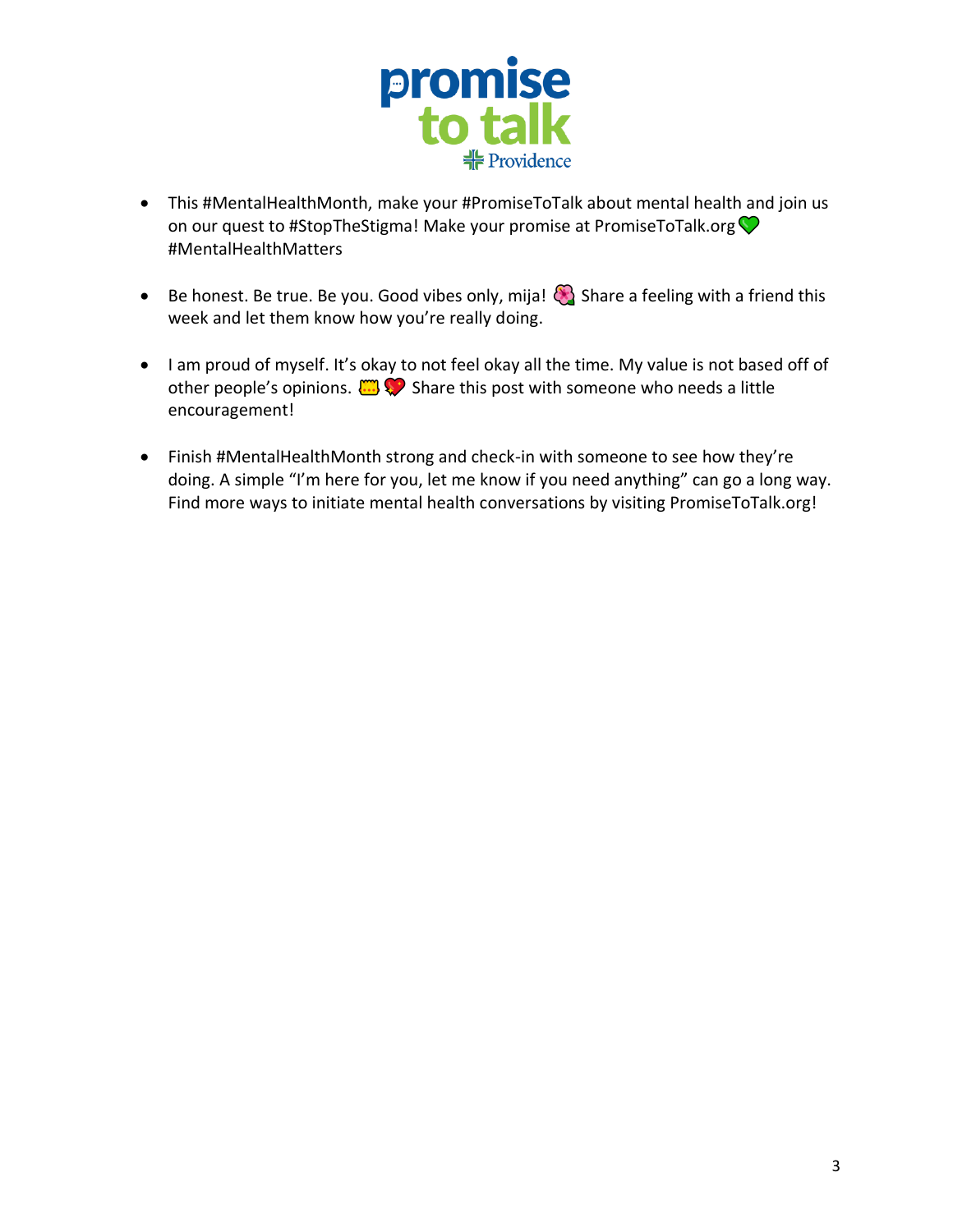

## **Spanish Social Posts**

- ¿Tienes problemas iniciando conversaciones sobre la salud mental con familiares y amigos? Si es así, visita PromiseToTalk.org para obtener una lista de temas de conversación. Un simple "¿cómo estás realmente?" puede hacer mucho por alguien. ¡Asegúrate de compartir un sentimiento con un amigo o familiar este mes!
- ¿Sabías que 1 de cade 5 adultos estadounidenses luchan contra la ansiedad? Esto es una realidad para muchas personas, así que si eres uno de ellos, no estás sola. Recuerda compartir un sentimiento con un amigo esta semana. Encuentra recursos de salud mental en #OC en PromiseToTalk.org.
- Si estás pasando por un momento difícil, tómate unos segundos para respirar profundamente. Recuerda, ino hay salud sin salud mental!
- Este mes de la #SaludMental es el mejor momento para comenzar a hacer su parte para reducir el estigma asociado con la salud mental.  $\left(\bullet\right)$  i Dé el primer paso y haga su #PromiseToTalk sobre la salud mental en PromiseToTalk.org!
- Nadie se siente avergonzado de recibir ayuda por un hueso roto. ¡Hagamos lo mismo con la salud mental! Pedir ayuda no es un signo de debilidad. Demuestra que eres fuerte, valiente y que no tienes miedo de conquistar tus luchas. Etiqueta a un amigo con el que te comunicarás esta semana para compartir un sentimiento!  $\bigcirc$
- Hay recursos de salud mental gratuitos o de bajo costo disponibles en #OC y es hora de hablar de ellos. **En Descubra dónde puedes acceder a la ayuda visitando** PromiseToTalk.org
- ¡No puedes cuidar de los demás a menos que primero te cuides a ti mismo! ¡Al darte el mismo cuidado y atención que le das a los demás, te verás florecer!  $\bigcirc$   $\mathbb{S}$
- Recordatorio: Hablar abiertamente sobre su salud mental y recuperación ayuda a impulsar el diálogo y recordar a quienes luchan que no están solos.
- Termina el mes de la #SaludMental fuerte y verifica con alguien cómo le está yendo. Un simple "Estoy aquí para ti, avísame si necesitas algo" puede ser de gran ayuda. ¡Encuentra más formas de iniciar conversaciones sobre la salud mental visitando PromiseToTalk.org!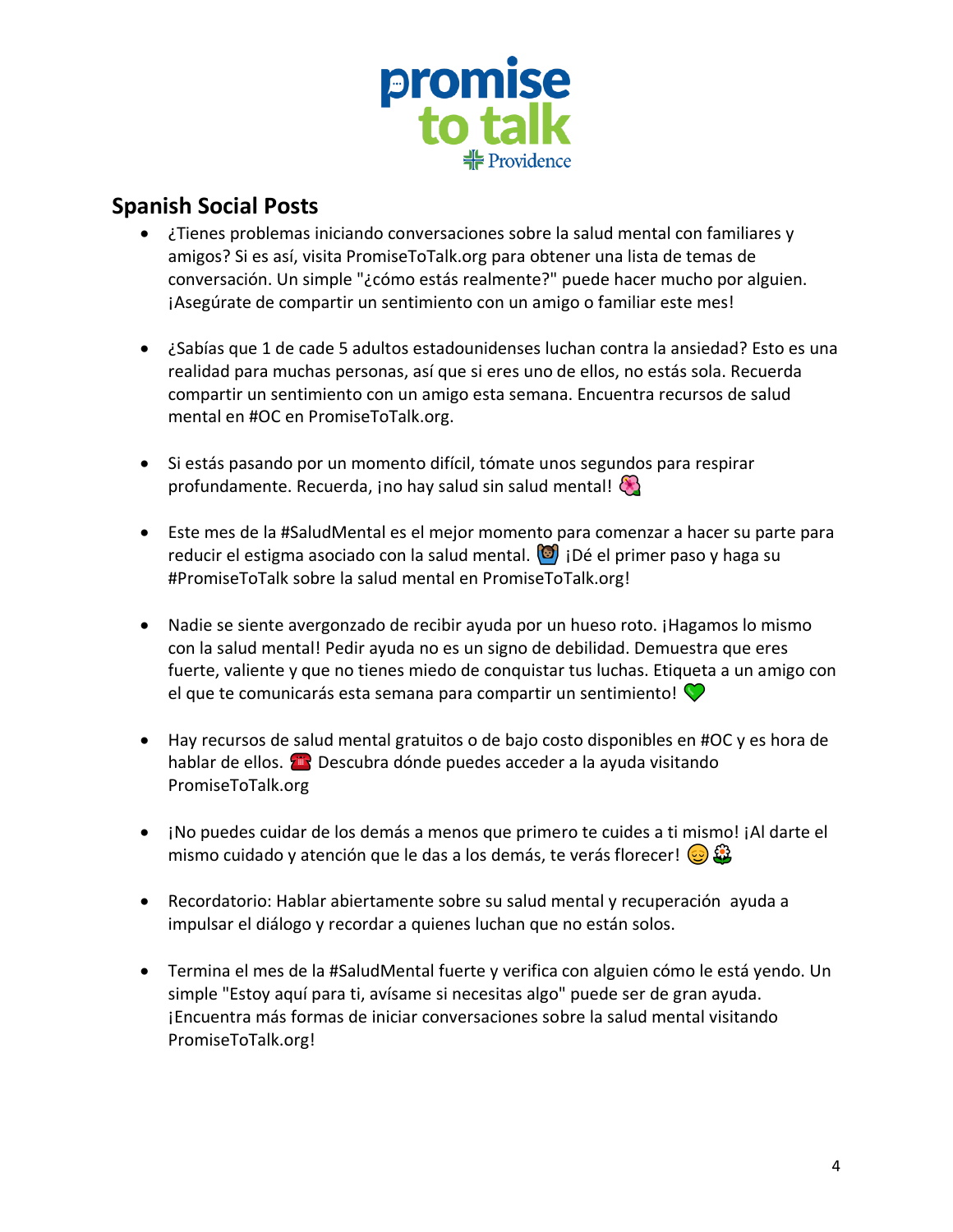

## **Vietnamese Social Posts**

- Nếu bạn cảm thấy tin căng thẳng, lo âu, có chuyện buồn và cần tâm sự đây là vài cách để bắt đầu. "Dạo này tôi đang có nhiều vấn đề khó khăn. Tôi muốn nói chuyện với bạn vài phút được không?" "Bạn có rảnh không? Tôi cần người để tâm sự." Để có những nguồn thông tin hỗ trợ, xin vào trang mạng PromisetoTalk.org.
- Quý vị không bi đơn độc trong việc giúp đỡ ai đó. Có nhiều thông tin sẵn sàng để sử dụng, điều trị và can thiệp. Trợ giúp luôn có sẵn! Tìm thông tin miễn phí hoặc chi phí thấp tại quận Orange (OC) tại PromiseToTalk.org.
- Cố gắng gắn kết với thành viên gia đình hoặc bạn bè và lắng nghe các nhu cầu của họ. Hãy chia sẻ những suy nghĩ của quý vị. Xin nhớ rằng, một cuộc trò chuyện có thể giúp nâng đỡ tinh thần một ai đó trong lúc họ đang gặp khó khăn. #PromiseToTalk
- Đôi khi tìm kiếm sự giúp đỡ có thể thật đáng sợ và điều đó là bình thường. Xin nhớ rằng quý vị không cô đơn. Tìm kiếm sự hỗ trợ từ gia đình và bạn bè. Để có những nguồn thông tin hỗ trợ, xin vào trang mạng PromisetoTalk.org. Chúng tôi ở đây để giúp đỡ quý vị.
- 1 trong 5 người Mỹ trưởng thành bị bệnh tâm thần mỗi năm. Hãy để người khác biết rằng họ không đơn độc.
- Yêu quý bản thân của mình mỗi ngày một nhiều hơn. Tạo một không gian an toàn để gia đình và bạn bè của quý vị cảm thấy dễ dàng tìm kiếm sự hỗ trợ từ quý vị. Động viên những người khác để họ trở thành những người tốt nhất.
- Động viên những người khác để họ trở thành những người tốt nhất. Để có những nguồn thông tin hỗ trợ, xin vào trang mạng PromisetoTalk.org.
- Bạn là đủ như bạn đang có. Phát triển từ quá khứ của bạn và áp dụng những gì bạn đã học được cho tương lai của bạn. Để có những nguồn thông tin hỗ trợ, xin vào trang mạng PromisetoTalk.org.
- Khi nói đến sức khỏe, tâm trí của chúng ta xứng đáng được quan tâm như cơ thể của chúng ta. Để có những nguồn thông tin hỗ trợ, xin vào trang mạng PromisetoTalk.org.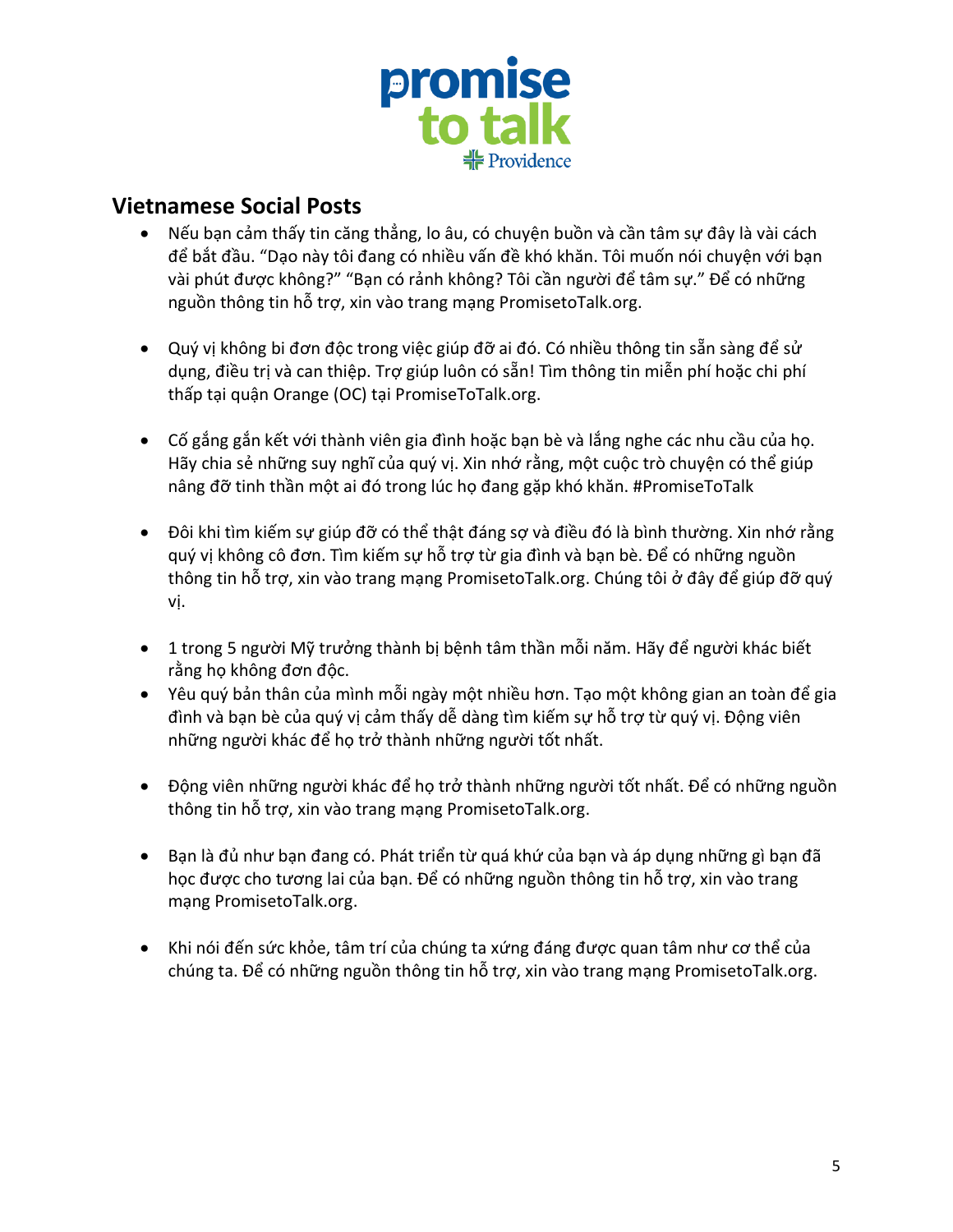

### **Graphics and Images to Share: [click here](https://f224d5ec-959e-4842-8529-fc805ad7662d.filesusr.com/archives/dba8ab_d15c37dfb8a245f7b713108e0c2671ff.zip?dn=Social%20Media%20Images.zip)** More will be added throughout the month so be sure to check back!





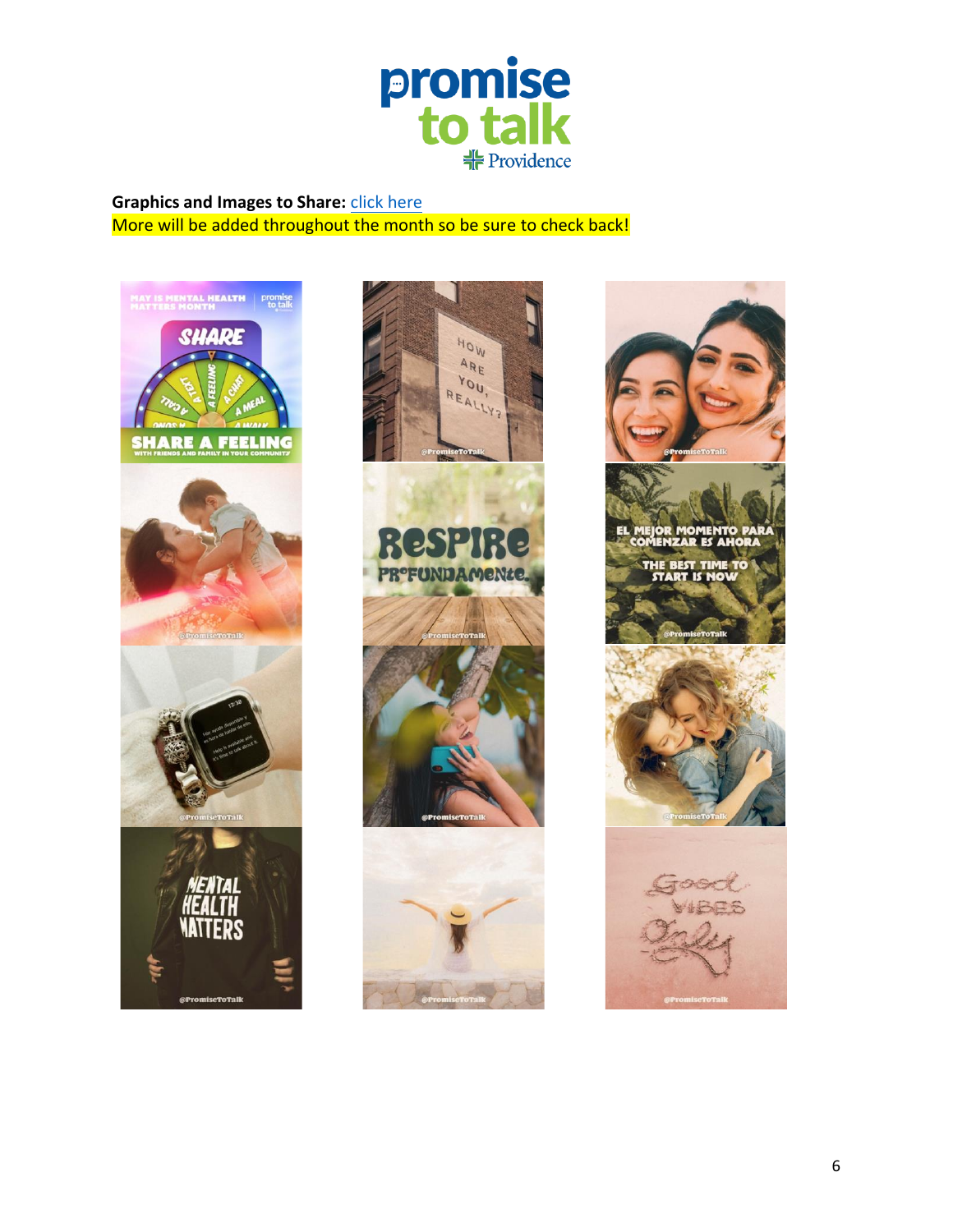

# **Short Article:**

*This could be used in community bulletins, online, in e-newsletters or print newsletters, blog posts, social media sites, and more. Feel free to use this article with one of our images of your choice.*

Mental health impacts how we think, feel, and act. It can determine how we handle stress, and how we make choices on a daily basis. Luckily, help is available—and it's time to talk about it! May is Mental Health Matters Month, and Orange County's mental health movement, **Promise to Talk**, encourages you to share a feeling with friends and family in your community by discussing what's on your mind.

Learning about the experiences of others can help reduce negative assumptions or feelings associated with mental health and give those who are suffering the courage to seek help. Remember, you are not alone and our minds deserve the same attention as our bodies.

When we listen to each other, we can help improve the health and well-being of our communities. Let's join together as community members and promise to open our hearts and minds to a new understanding of mental wellness for everyone.

Promise To Talk encourages friends and family to have open and honest conversations. Join the community today at PromiseToTalk.org or by following @PromiseToTalk on social media.

## **PSA Videos:**

- English: [https://youtu.be/Z2p84-W2r\\_Y](https://youtu.be/Z2p84-W2r_Y)
- Spanish:<https://youtu.be/si61CC4THzQ>
- Vietnamese: [https://youtu.be/BnW-](https://youtu.be/BnW-3eKs73E)[3eKs73E](https://youtu.be/BnW-3eKs73E)